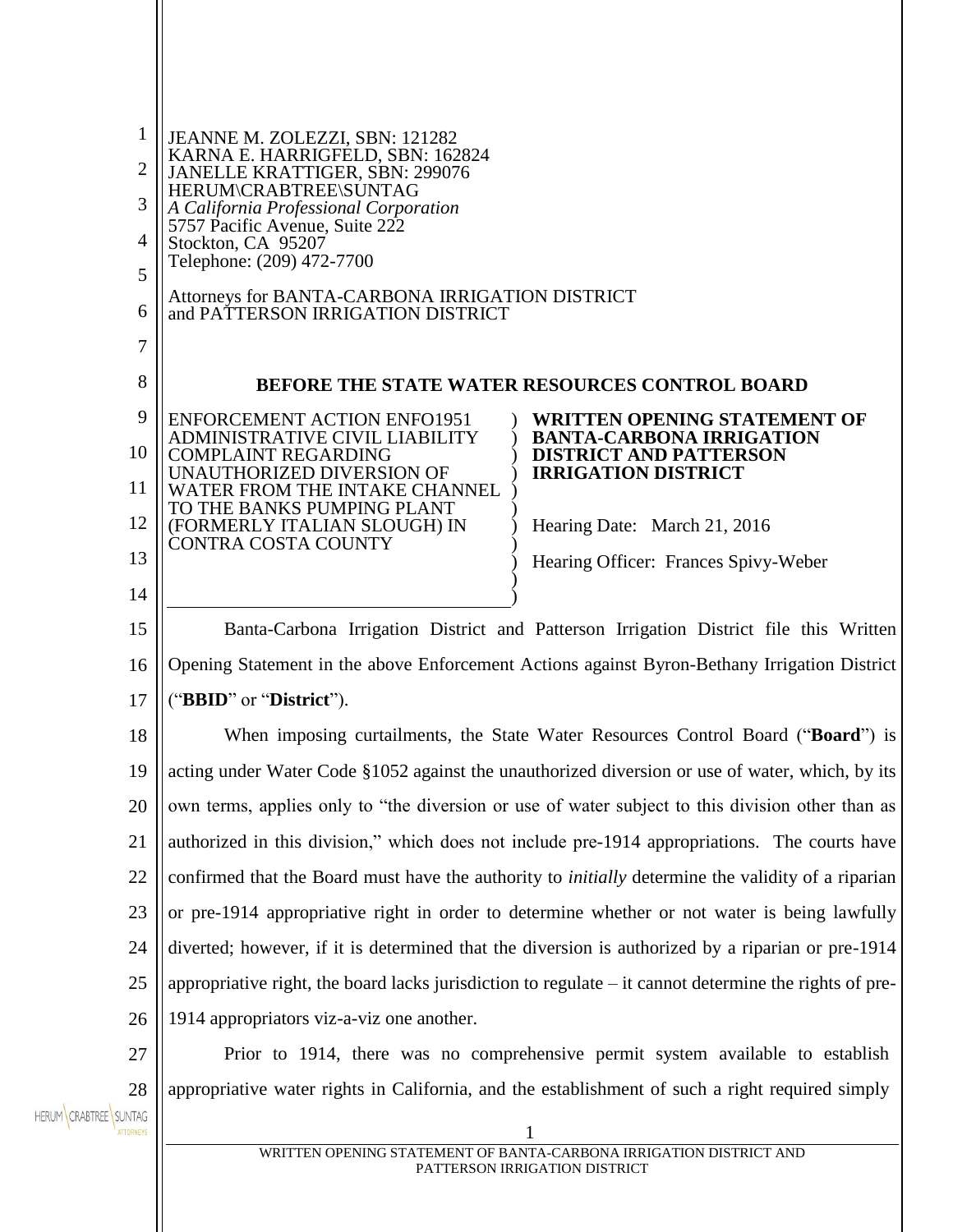| 1                     | posting and recording a notice of intended diversion and the construction and use of actual                                                                                 |
|-----------------------|-----------------------------------------------------------------------------------------------------------------------------------------------------------------------------|
| $\overline{2}$        | diversion facilities. This is how BBID obtained its Rights. The measure of such a "pre-1914"                                                                                |
| 3                     | right is determined by the nature and scope of the use of the water diverted. Wells v. Mantes                                                                               |
| $\overline{4}$        | (1893) 99 Cal. 583. In 1914, a comprehensive permit system was established in California and                                                                                |
| 5                     | all new appropriative uses (both for diversion and storage) subsequent to that year require                                                                                 |
| 6                     | application to what is now the Board.                                                                                                                                       |
| 7                     | As the Board has stated:                                                                                                                                                    |
| 8                     | Although several provisions of the Water Code imply the existence of pre-1914                                                                                               |
| 9                     | rights, they are essentially the product of the decisional law of the courts of this<br>State. Generally the superior courts continue to be the forum of first instance for |
| 10                    | resolution of conflicts involving pre-1914 and riparian rights, although some<br>administrative procedures established under the Water Code apply to pre-1914               |
| 11                    | and riparian water rights (See California Water Code Sec. 275, $1707$ ). high degree<br>of certainty and security of right. State Water Resources Control Board Statutory   |
| 12                    | (updated)<br>Law<br>January<br>2015<br>April<br>Water<br>Right<br>28,<br>2015)<br>http://www.waterboards.ca.gov/laws_regulations/docs/wrlaws.pdf                            |
| 13                    | As quite simply stated in Young v. State Water Resources Control Board (2013) 219 Cal                                                                                       |
| 14                    | App.4 <sup>th</sup> 397, 404, the Water Board has no jurisdiction to regulate pre-1914 water rights. Water                                                                  |
| 15                    | Code Section 1831(e) provides "This article shall not authorize the board to regulate in any                                                                                |
| 16                    | manner, the diversion or use of water not otherwise subject to regulation of the board                                                                                      |
| 17                    | under this part." (Bolding added.)                                                                                                                                          |
| 18                    | The Prosecution Team argues that the Board is not "regulating" the pre-1914 rights of                                                                                       |
| 19                    | BBID because the Unavailability Notices "are not 'regulation' in any sense contemplated in the                                                                              |
| 20                    | permitting and licensing scheme." Merriam-Webster defines regulate as "to bring (something)                                                                                 |
| 21                    | under the control of authority." http://www.merriam-webster.com/dictionary/regulate This                                                                                    |
| 22                    | statement is disingenuous, as this Enforcement Action stemming from the Unavailability Notice                                                                               |
| 23                    | is certainly regulation.                                                                                                                                                    |
| 24                    | While the Board has "the power or authority to make the threshold determinations"                                                                                           |
| 25                    | necessary to determine if a diversion is made pursuant to a valid pre-1914 right (Young, supra at                                                                           |
| 26                    | p. 406), after making this threshold determination, water diverted under a valid pre-1914 right is                                                                          |
| 27                    | protected from Water Board regulation. Millview County Water Dist. v. State Water Resources                                                                                 |
| 28                    | Control Bd. (2014) 229 Cal.App.4 <sup>th</sup> 879, 894. In bring this Enforcement Action, the Board                                                                        |
| HERUM CRABTREE SUNTAG | 2                                                                                                                                                                           |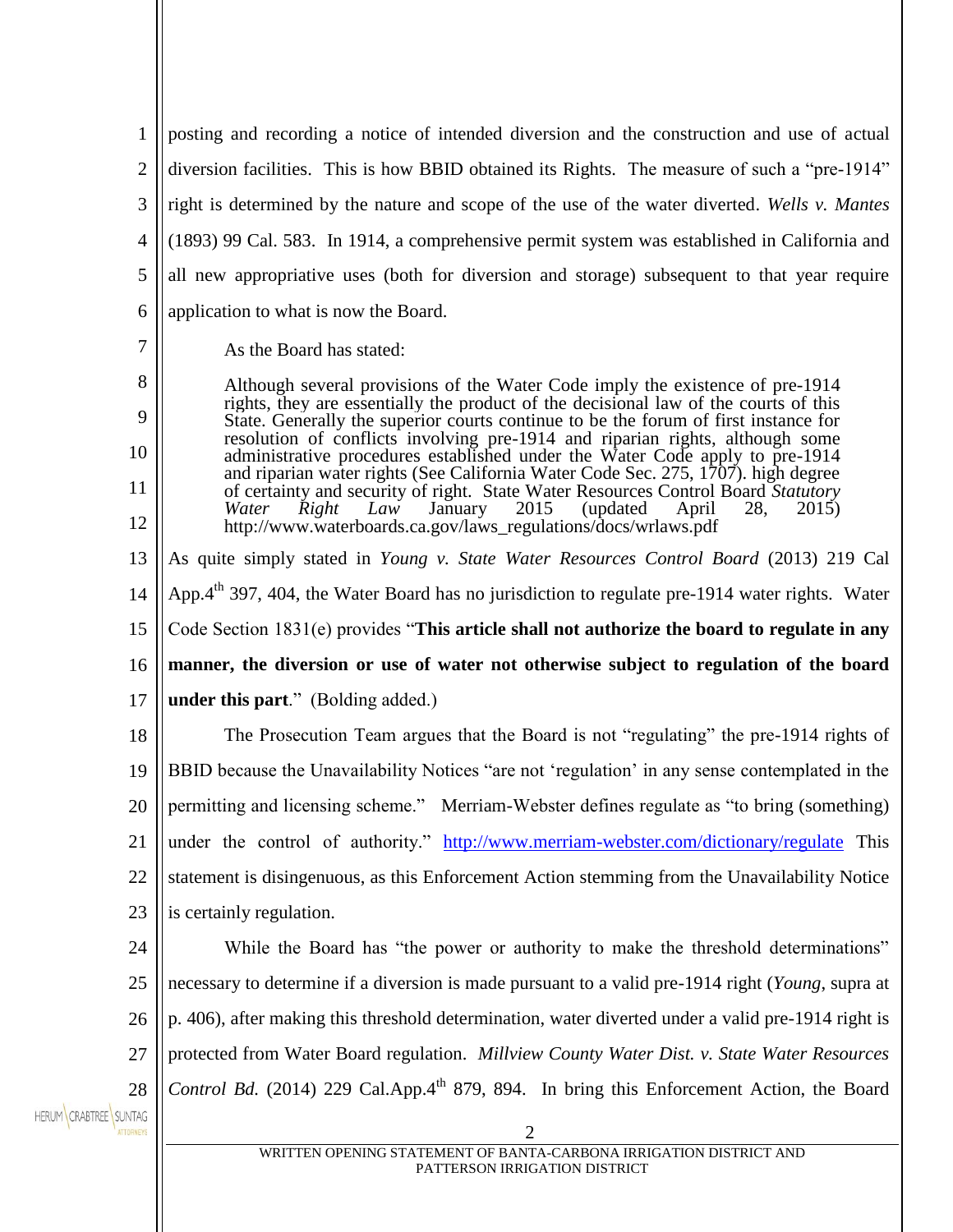3 1 2 3 4 5 6 7 8 9 10 11 12 13 14 15 16 17 18 19 20 21 22 23 24 25 26 27 28 substantially exceeds a narrow "threshold determination" and unlawfully intrudes into pre-1914 rights by seeking to regulate the rights of valid pre-1914 appropriators viz-a-viz one another. The Prosecution Team acknowledges that neither *Young* nor *Millview* address circumstances where no water was available to serve the priority of a claimed pre-1914 water right, but then asserts that the *Young* and *Millview* "reasoning" would apply in such circumstances. This extension of *Young* and *Millview* does not hold. In *Young:* The court acknowledged the long-standing rule that the Board "does not have jurisdiction to regulate riparian and pre-1914 appropriative rights." (Id. at p. 404.) Yet it also noted the Board "'does have authority to prevent illegal diversions and to prevent waste or unreasonable use of water, regardless of the basis under which the right is held.'" (Ibid.) The court harmonized these potentially conflicting principles by noting a permit is required for the diversion of certain categories of water and the Board has the authority under section 1831 to issue a CDO against the unpermitted diversion of such water. Included among the categories requiring a permit are "water subject to a pre-1914 right but that was not perfected by putting the water to beneficial use with due [894] diligence [citation], and water for which a right had been perfected by putting the water to use under a pre-1914 right but where the use later ceased  $\ldots$  ." (Young, at p. 404.) **Accordingly, Young reasoned, "to determine whether the diversion and use of water is unauthorized, it is necessary to determine whether the diversion and use that the diverter claims is authorized by riparian or pre-1914 appropriative rights.** *Millview,* supra at pp. 893-894. *Millivew* found *Young's* reasoning persuasive, concluding "[i]n order to exercise the authority given to it under section 1831 to prevent unauthorized diversion of water, the Board necessarily must have jurisdiction to determine whether a diverter's claim under a pre-1914 right of appropriation is valid". Millview at p. 894. *Millview* and *Young*, therefore, allow the Board to determine the validity of a pre-1914 right. However, *Millview* put a finer point on "regulation" when it reconciled the *Young* holding with the plain language of Water Code §1831(e), which states: "This article shall not authorize the board to regulate in any manner, the diversion or use of water not otherwise subject to regulation of the board under this part." It noted that "only water diverted under a valid pre-1914 water right is protected from such regulation; a permit is required to divert water appropriated pursuant to a claimed pre-1914 water right that was never perfected, or has been forfeited, or is otherwise invalid. (*Young*, at p. 404.) *Millview,* then, concluded that the Board can (1) make the preliminary determination of whether a claimed pre-1914 right of appropriation was validly established, as well as (2) determine the scope of a claimed right. Noting that Section 1831

HERUM CRABTREE SUNTAG

WRITTEN OPENING STATEMENT OF BANTA-CARBONA IRRIGATION DISTRICT AND PATTERSON IRRIGATION DISTRICT